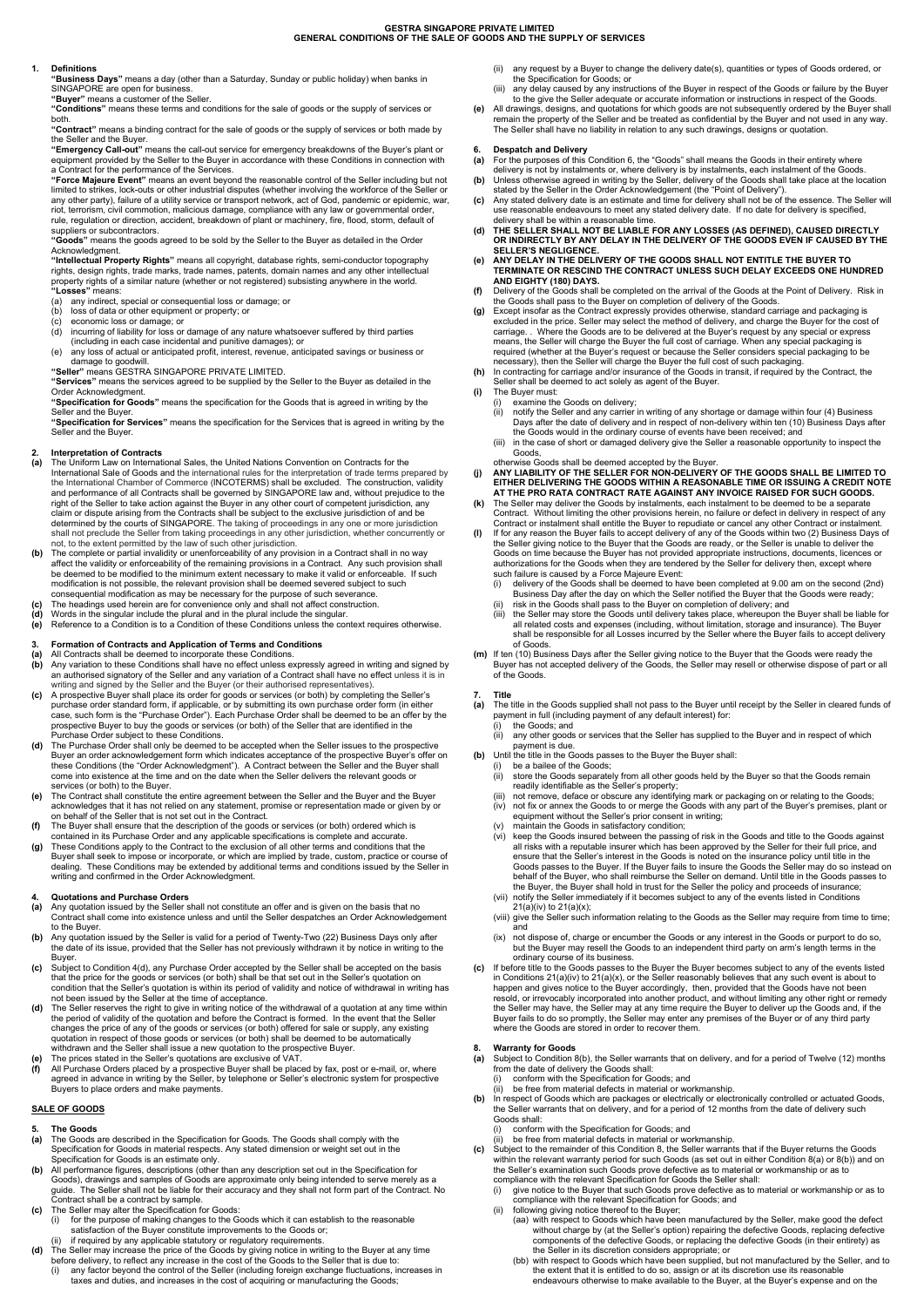basis of an indemnity (secured if appropriate) against all Losses that may be incurred by the Seller in relation thereto, the benefit of any obligations and warranties which relate to such defect which the Seller may be owed by the manufacturer and/or supplier of the Goods or any part or component thereof.

- (d) The above warranties shall apply except where the defect in the Goods:
- (i) has been caused wholly or partly by deterioration of the Goods which is necessarily incidental to the transit of the Goods;
	- (ii) has been caused while the Goods were at the Buyer's risk by:
		- (aa) wilful default or negligence by the Buyer or its employees, agents, consultants or subcontractors;
		- (bb) the occurrence of an accident;
		- (cc) failure by the Buyer to follow the Seller's instructions in relation to the storage, use, installation, commissioning or maintenance of the Goods;
		- (dd) failure by the Buyer to follow good trade practice;
		- (ee) the Buyer altering or repairing such Goods without the consent in writing of the Seller; (ff) fair wear and tear, negligence or by any abnormal conditions such as (without limitation) waterhammer, corrosive attack or excessive dirt in the system, RFI or electrical supply failure.
- (e) Except as provided in this Condition 8, the Seller shall have no liability to the Buyer in respect of the Goods' failure to comply with the warranties set out in this Condition 8.
- (f) The terms of these Conditions shall apply to any repaired or replacement Goods supplied by the Seller under Condition 8(c).

#### 9. Returns

- (a) The Seller shall not refund the Buyer for any amounts paid by the Buyer in the event that the Buyer returns the Goods (or part thereof) except with the Seller's prior consent in writing. Where such consent is given, the Buyer agrees to pay to the Seller a minimum handling charge of thirty per cent (30%) of the invoiced value.
- (b) To qualify for any refund, the Goods must be appropriately packed to protect them from being damaged in transit and be received by the Seller in a saleable condition within twenty-two (22) Business Days of delivery to the Buyer. The term "Goods" within this Condition 9(b) has the meaning set out within Condition 6(a).

## 10. Instructions and Health and Safety at Work

- (a) The Buyer shall observe strictly the provisions of the Seller's instructions in writing regarding use and application of the Goods together with any revisions thereof and shall ensure that any person other than the Buyer who acquires or has access to the Goods is furnished with and observes such instructions.
- (b) The Buyer shall be solely responsible for and shall keep the Seller indemnified against all Losses incurred by the Seller in relation to any use of the Goods other than in strict accordance with the Seller's installation, operating, and maintenance instructions.

## 11. Export Sales

- (a) Where goods are supplied for export from SINGAPORE/GERMANY the following additional Conditions shall apply, and where there is any conflict between the provisions of this Condition 11 and any other Conditions, the provisions of this Condition 11 shall prevail.
- (b) Charges for the cost of export deliveries and documentation shall be as stated in the Contract.
- (c) Unless otherwise agreed between the Seller and the Buyer in writing, payment shall be made by the Buyer by an irrevocable letter of credit satisfactory to the Seller, established by the Buyer in favour of the Seller immediately upon receipt of the Order Acknowledgment and confirmed by a SINGAPORE bank acceptable to the Seller. The letter of credit shall be for the price payable for the Goods (together with any tax or duty payable) to the Seller and shall be valid for six months. The Seller shall be entitled to immediate cash payment on presentation to such SINGAPORE bank of the documents set out in the letter of credit.
- (d) Except where specifically agreed in writing to the contrary, delivery to a Buyer outside SINGAPORE will be in accordance with the "Ex Works" rule from the international rules for the interpretation of trade terms prepared by the International Chamber of Commerce (INCOTERMS). In the case of deliveries outside SINGAPORE the Seller does not accept any liability for damage to the Goods during transit, or marine or war risks unless otherwise specifically agreed by the Seller.
- (e) The party which is exporting, in the case of exports, or the party which is importing, in the case of imports, will be responsible for obtaining all necessary licences, or other governmental authorisations required in connection with any export, re-export, or imports, as the case may be, under the Contract. The parties will co-operate with each other in securing any such licenses or authorisations as may be required and each will provide such statements, certificates and assurances regarding transfer, use, disposition, end-use, source of supply, nationalities and re-export of the Goods as may be required in connection with each party's application for any required license or governmental authorisation.
- (f) Any government fees or charges in connection with obtaining such licenses or authorisations will be the responsibility of the party which is exporting, in the case of exports, and the party which is importing, in the case of imports, the Goods.
- (g) The Buyer undertakes not to:
	- (i) offer the Goods for resale in any country where the Buyer knows the export of the Goods is prohibited by the US Government, the UK Government, the UN, the EU or any other relevant organisation; or
	- offer to sell the Goods to any person the Buyer knows or suspects will subsequently resell the Goods into a country where export of the Goods is prohibited by the US Government, the UK Government, the UN, the EU or any other relevant organisation.
- (h) The Buyer will indemnify the Seller for all liabilities, loss, damages, costs and expenses awarded against or incurred by the Seller arising out of in connection with any breach of the Buyer's obligations contained in Condition 11(g).
- (i) The Buyer agrees to provide the Seller with any information the Seller reasonably requires concerning the destination and use of the Goods, to allow the Seller to comply in full with any relevant export legislation.

# **SUPPLY OF SERVICES**

#### 12. Period of Supply

- (a) Unless otherwise specified in the Order Acknowledgment, the agreement for the supply of the Services shall be for a period of one (1) year from the date the Seller issues an Order Acknowledgement to the Buyer in accordance with Condition 3 (d) (the "Term for Services").
- (b) The Seller reserves the right to increase its price for the Services at any time during the Term for Services. The Seller will give the Buyer notice in writing of any such increase not less than eight (8) weeks before the proposed date of the increase. If such increase is not acceptable to the Buyer, it

shall notify the Seller in writing within two (2) weeks of the Seller's notice and the Seller shall have the right, without limiting its other rights or remedies, to terminate the Contract by giving four (4) weeks' notice in writing to the Buyer.

## 13. Performance of Services

- (a) The Seller agrees to provide the Services in accordance with the Specification for Services in all material respects, and to supply as necessary spare or replacement parts and/or consumables, to the Buyer's plant and/or equipment at the sites(s) specified in the Seller's Order Acknowledgment.
- (b) If the Seller agrees to supply spare or replacement parts and/or consumables, such supply will be strictly on the basis of these Conditions.
- (c) Any stated performance date is an estimate only and time for performance of the Services shall not be of the essence. The Seller shall use reasonable endeavours to meet any stated performance date. If no date for performance is specified, the Services shall be performed within a reasonable time.
- (d) THE SELLER SHALL NOT BE LIABLE FOR ANY LOSSES (AS DEFINED), CAUSED DIRECTLY OR INDIRECTLY BY ANY DELAY IN THE PERFORMANCE OF THE SERVICES EVEN IF CAUSED BY THE SELLER'S NEGLIGENCE.
- (e) SUBJECT TO CONDITION 13(G), ANY DELAY IN THE PERFORMANCE OF THE SERVICES SHALL NOT ENTITLE THE BUYER TO TERMINATE OR RESCIND THE CONTRACT UNLESS SUCH DELAY EXCEEDS ONE HUNDRED AND EIGHTY (180) DAYS.
- (f) SUBJECT TO CONDITION 13(G), THE SELLER'S LIABILITY FOR NON-PERFORMANCE OF SERVICES SHALL BE LIMITED TO EITHER PERFORMING THE SERVICES WITHIN A REASONABLE TIME OR ISSUING A CREDIT NOTE AT THE PRO RATA CONTRACT RATE AGAINST ANY INVOICE SUBMITTED TO THE BUYER FOR THE SERVICES.
- (g) If the Seller's performance of the Services is prevented or delayed by the Buyer or by the failure of the Buyer to perform any of its obligations under the Contract ("Buyer Default") then upon the Seller giving the Buyer notice in writing that there has been a Buyer Default:
- (i) the Seller shall without limiting its other rights or remedies have the right to suspend performance of the Services until the Buyer remedies the Buyer Default and to rely on the Buyer Default to relieve it from the performance of any of its obligations to the extent that the Buyer Default prevents or delays the Seller's performance of the Services;
- (ii) the Seller shall not be liable for any Losses incurred by the Buyer arising directly or indirectly from the Seller's failure or delay in performing the Services; and
- (iii) the Buyer shall reimburse the Seller on demand for all Losses incurred by the Seller arising directly or indirectly from the Buyer Default.
- (h) The Seller reserves the right, at the Seller's discretion, to employ subcontractors to perform all or any part of the Services (including, without limitation, to commission, install, maintain or repair any parts or equipment) on behalf of the Seller.
- The Seller warrants that in providing the Services it will exercise reasonable care and attention and that it will comply with all applicable laws and regulations. However the Seller excludes liability for all Losses arising directly or indirectly out of any failure or diminution in performance of the Buyer's plant or equipment caused by the plant or equipment, or any part thereof:
	- (i) being used or operated otherwise than in accordance with any applicable installation, maintenance or operational instructions; or
	- (ii) being used or operated otherwise than in accordance with the Seller's instructions or recommendations; or
	- (iii) having been adjusted, changed or altered in any way by the Buyer or any third party since the date of installation or commissioning of the plant or equipment or the date of the immediately preceding visit by the Seller's employee or sub-contractor.
- (j) The Buyer warrants to the Seller that the Buyer's plant and equipment is supplied with water at a quality that complies with BS2486 and is compliant with any additional requirements in writing notified by the Seller to the Buyer in respect of the Buyer's plant and equipment. The Seller excludes all liability for Losses arising directly or indirectly out of any failure or diminution in performance of the Buyer's plant or equipment or any part thereof which is caused directly or indirectly by a breach by the Buyer of this warranty.
- With regard to the testing of safety and relief valves as part of the Services, the effective seat area must be determined to carry out the test. The Buyer shall inform the Seller of the effective seat area or the Seller shall calculate the effective seat area based on data obtained from engineering drawings supplied by the valve manufacturer or the Buyer. The Buyer shall use its best endeavours to ensure the accuracy of the information regarding the effective seat area provided to the Seller as such information is critical to test accuracy. The Seller shall accept no liability for Losses arising directly or indirectly from erroneous test results caused directly or indirectly by incorrect information regarding the effective seat area being provided.
- (l) The Seller reserves the right to replace at the Buyer's cost the Buyer's plant or equipment or any part thereof which is unserviceable or inefficient as the Seller considers reasonably necessary in order to fulfil its obligations to provide the Services in accordance with the specification set out in the Order Acknowledgment.
- (m) Alternatively, the Seller may charge the Buyer for the reconditioning of any part of the Buyer's plant or equipment that, in the reasonable opinion of the Seller, cannot be suitably or economically repaired on site. The Seller will provide the Buyer with an estimate of reconditioning charges for each item and if the Buyer does not agree to have the item(s) reconditioned, the Seller reserves the right to amend the scope of the Services as in its absolute discretion it considers necessary.

# 14. Access to Buyer's Site(s)

- (a) The Buyer shall co-operate with the Seller in all matters relating to the Services, and shall provide the Seller with such information as the Seller may reasonably require in order to perform the Services. The Buyer shall ensure that such information is accurate in all material respects.
- (b) The Buyer shall obtain and maintain any necessary licences, permissions, and consents which may be required before the date upon which the Services are due to start.
- (c) The Buyer shall permit the Seller, its employees, agents, consultants and subcontractors full and free access to the Buyer's site(s) and to the Buyer's plant and equipment which is the subject of the Contract, subject to the Seller and its employees, agents, consultants and subcontractors complying with the Buyer's reasonable requirements as to site safety and security. If, at the time of any prearranged visit the Seller's employees, agents, consultants and subcontractors are unable to gain access to the Buyer's site(s) or plant or equipment in order to supply the Services, the Seller reserves the right to charge for the time spent attending at the Buyer's site(s) and for the cost of carrying out any subsequent visit.
- (d) If reasonably required by the Seller, the Buyer shall make available to the Seller a secure storage area at the Buyer's site(s) for storage of the Seller's service equipment and shall keep all materials, equipment, documents and other property of the Seller (the "Seller Service Equipment") in such storage area in safe custody and at the Buyer's risk. The Buyer shall not dispose of the Seller Service Equipment other than in accordance with the Seller's instructions in writing.
- (e) Prior to any visits by the Seller's employees, agents, consultants or subcontractors, the Buyer will: (i) strip back any pipe lagging;
	- (ii) supply and erect suitable scaffolding (if required) to allow working access to the Buyer's plant and equipment; and
- (iii) supply any necessary lifting equipment and required operators.
- (f) Following any visits by the Seller's employees, agents, consultants or subcontractors, the Buyer will be responsible for the reinstatement of any pipe lagging and the dismantling of any scaffolding erected.
- (g) The Buyer will provide the Seller's employees, agents, consultants and subcontractors with all specialist safety clothing or equipment as may be necessary to meet the Buyer's health and safety and environmental rules (excluding hard hat, safety glasses, overalls and protective shoes which will be provided by the Seller).
- (h) The Buyer will procure that the Seller's employees, agents, consultants and subcontractors are covered by the Buyer's third party liability insurance policy of an amount of not less than three million pounds (£3,000,000) [ALTERNATIVE: SGD 5,000,000] per occurrence whilst such employees or subcontractors are on the Buyer's site(s).
- (i) Emergency Call-outs are intended for genuine emergency breakdown of the Buyer's plant or equipment which is the subject of the Contract only and will be charged by the Seller to the Buyer at the appropriate daily rate specified in the Order Acknowledgment. Each Emergency Call-out will be charged as one (1) additional day of Services over and above the number of days specified in the Order Acknowledgment for the supply of the Services.
- (j) The Buyer acknowledges and agrees that the Seller shall at no time own, occupy or control (or be deemed to control) any part of the Buyer's site(s) and/or hold or be fixed with any duties or liabilities under health and safety laws or regulations or common law in relation to any part of the Buyer's site(s).

# **GENERAL**

#### 15. Payment and Other Buyer Obligations

- (a) In respect of the Goods, subject to Condition 15(d) the Seller shall invoice the Buyer for the full purchase price of the Goods on or at any time after the despatch of the Goods.
- (b) In respect of the Services, the Seller shall invoice the Buyer for the Services either monthly or quarterly as set out in the Contract.
- (c) In the event that the Buyer chooses to purchase additional Goods or Services from the Seller that are not set out in the Contract but which are related to the Contract, the terms of such Contract will be deemed to apply to such additional Goods or Services and the Seller will invoice the Buyer for such Goods and Services pursuant to Condition 15(a) or 15(b), as appropriate, under the original Purchase Order number unless otherwise agreed between the parties.
- (d) The Seller may in its absolute discretion agree in writing to the Buyer paying for the Goods in instalments, or may agree in writing to extend credit to the Buyer in respect of the payment for Goods. In the event that the Seller agrees to payment by instalments or extends credit in respect of the payment by the Buyer for Goods, the Seller shall invoice the Buyer monthly for agreed instalments of the purchase price. The Seller may in its absolute discretion by notice in writing to the Buyer withdraw (with immediate effect) the Buyer's right to credit or to pay for the Goods by instalments.
- (e) The Buyer shall pay each invoice submitted by the Seller:
	- (i) within the earlier of thirty (30) days of the date of the invoice or such other period of time after the date of the invoice as has been agreed in the Contract; and
	- (ii) in EURO (or such other currency as the Seller may from time to time agree in writing) to a bank account nominated in writing by the Seller.
- Time is of the essence in relation to payment.
- (g) All amounts payable by the Buyer under the Contract are exclusive of VAT chargeable from time to time. Where any taxable supply for VAT purposes is made under the Contract by the Seller to the Buyer, the Buyer shall, on receipt of a valid VAT invoice from the Seller, pay to the Seller such additional amounts in respect of VAT as are chargeable on the supply of the Services or the Goods at the same time as payment is due for the supply of the Services or the Goods.